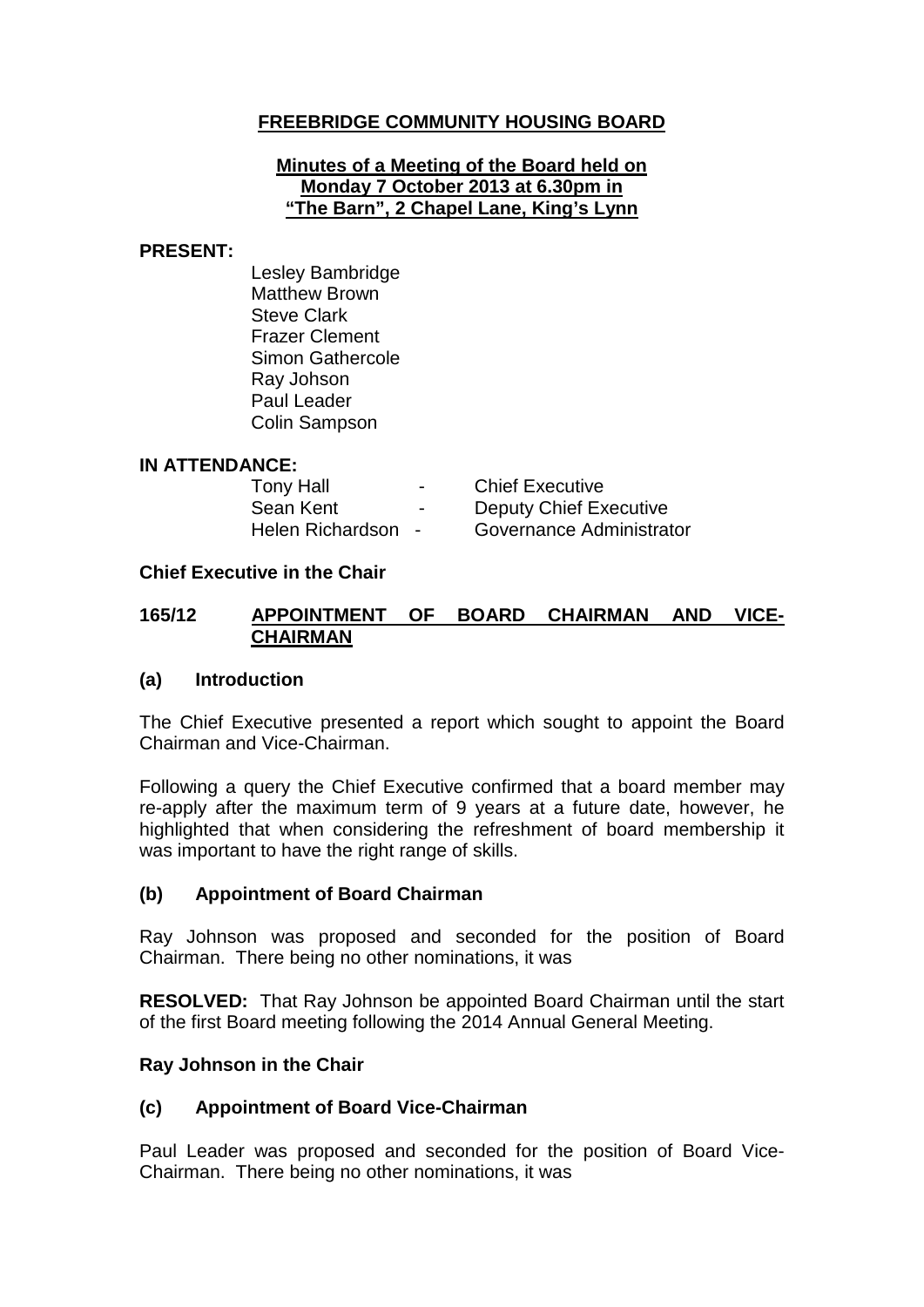**RESOLVED:** That Paul Leader be appointed Board Vice-Chairman until the the 2014 Annual General Meeting.

# **166/13 APOLOGIES**

Apologies for absence were received from John Fox and Ian Pinches.

### **167/13 MINUTES**

The minutes of the meeting held on 9 September 2013 were confirmed as a correct record and signed by the Chairman.

### **168/13 MATTERS ARISING**

### **(a) Michelle Playford (Minute Number 153/13(e))**

The Deputy Chief Executive advised the Board that following Michelle's wedding she had now adopted her married name of 'Gant'.

### **169/13 DECLARATIONS OF INTEREST**

There were no declarations of interest.

### **170/13 CHAIRMAN'S UPDATE**

The Chairman said that, in addition to his weekly meetings with the Chief Executive, he had attended the National Housing Federation Annual Conference and Social Housing Exhibition over three days which had been very informative.

# **171/13 CHIEF EXECUTIVE'S UPDATE**

#### **(a) Plaxtole House**

The Chief Executive reported that Management Team had met with the Benjamin Foundation to review the performance of the scheme. It had been agreed to continue meetings on a monthly basis. He also explained that progress had been made around gathering commitment from Social Services in their assistance of placing young persons in the facility. A launch event to show an upgraded flat had been held recently and it had been a great success. The Chief Executive explained that upgrades to each flat would take around 5-6 weeks and two flats could be worked on simultaneously.

# **(b) Hillington Square Project**

The Chief Executive shared that the recent opening of the Hillington Square Community Café had been a success and it had benefited from a good range of media coverage. The Board wished to pass on thanks to Michelle Gant, Simon Swanson and all the team involved with the organisation of the café opening and for the excellent media coverage of this event and others in recent times.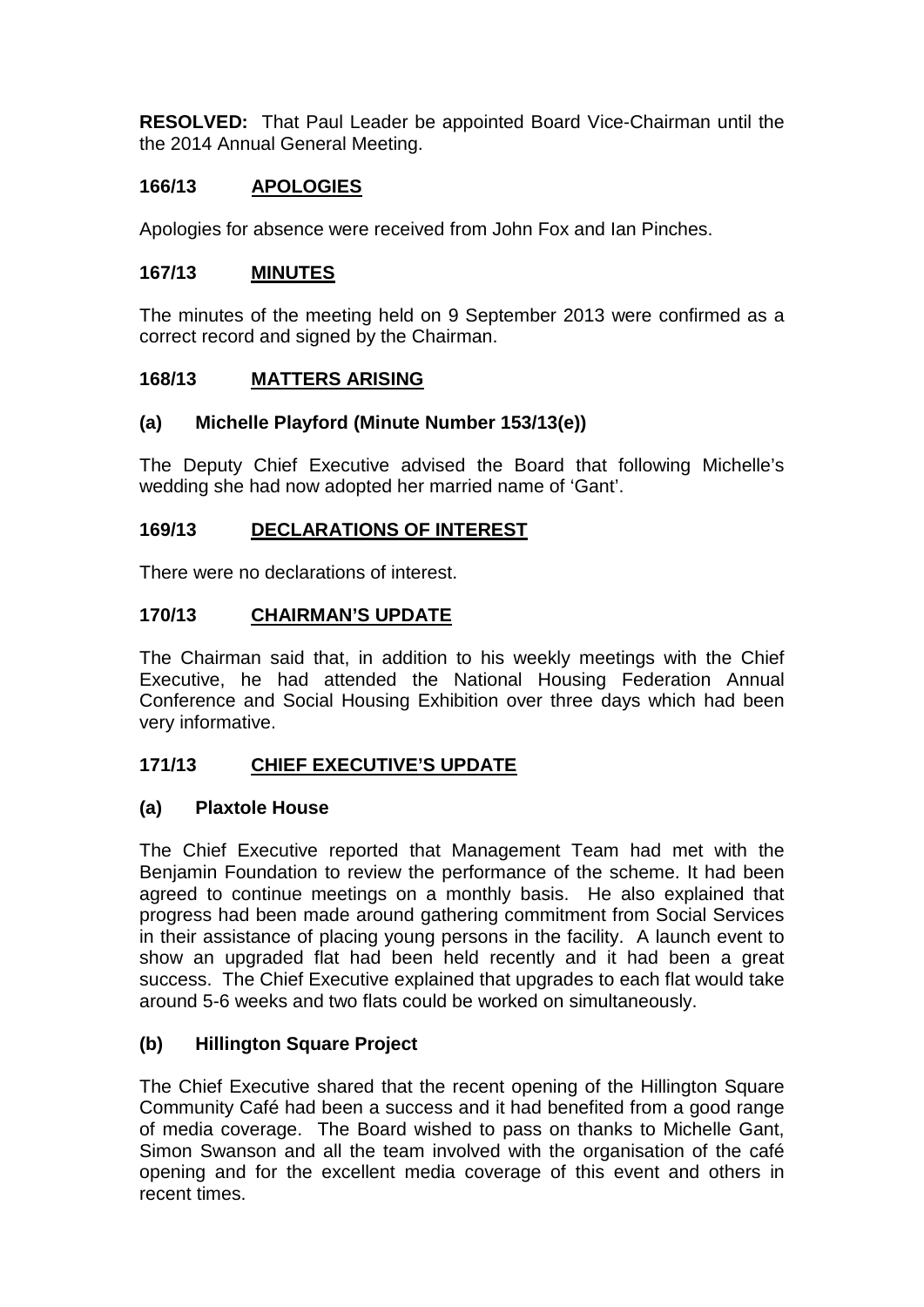The Chief Executive explained that it was envisaged for the café to be a place for residents, employees and workers of Lovell to meet together, but also a place where training and education opportunities were available for people looking to gain employment in the catering industry. In answer to a query he added that there had been great debate in the community around the name of Hillington Square and any final decision would be made later in the project.

# **(c) Providence Street Youth Centre**

The Chief Executive confirmed that Norfolk County Council's legal team had been in touch and it was hoped completion would be soon.

# **(d) Welfare Reform Open Day**

The Chief Executive reported that a Welfare Reform open day for tenants had been held by the Income Team at Juniper House. The open day had been a great success with 148 specific appointments made for tenants to get advice on entitlements and rules. The Board wished to express their thanks to the Income team and employees involved in putting together the open day.

# **(e) Fraud Case**

**Confidential** 

# **(f) Nationwide Charitable Foundation**

**Confidential** 

# **(g) EDP Business Awards**

The Chief Executive reported that Freebridge had not been successful this year in winning an award from the EDP Business Awards for the Employer of the Year category. However, there had only been 3 winner positions out of a total 36 nominees. The Deputy Chief Executive confirmed that feedback would be sought to learn from the process.

# **(h) Human Resources Conference**

The Chief Executive attended the conference in order to give a presentation about Coaching at Freebridge. Global organisations attended the conference and it was clear that there were similarities even between the different types and size of company.

# **(i) Zoots Nightclub Site**

The Chief Executive advised that there had been positive messages from the Borough Council Planners and he would advise Lesley Bambridge when a date was received for the Borough Council's Planning Committee where they would be discussing the revised site plans.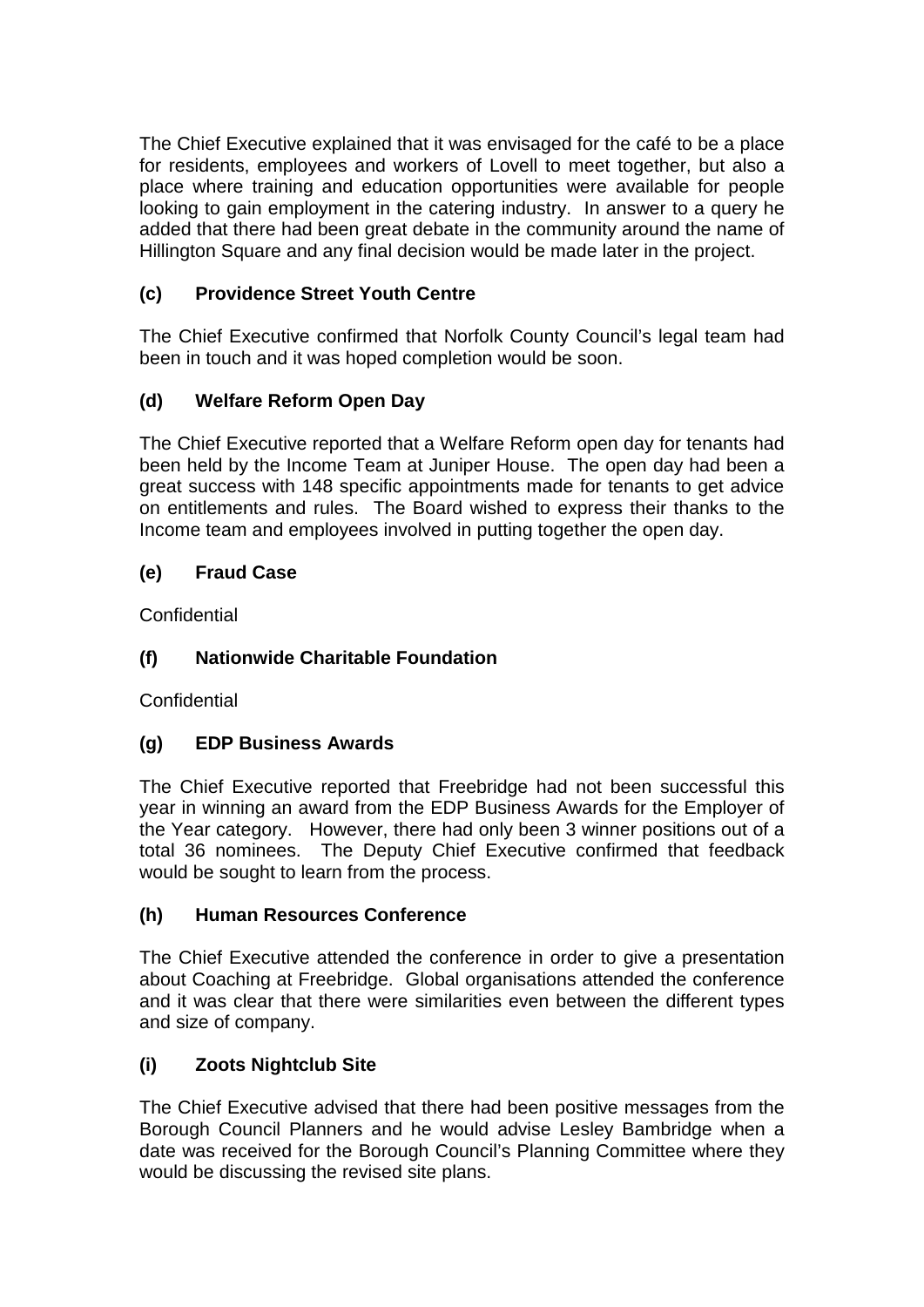# **(j) Former Public House Rampant Horse, Gayton**

**Confidential** 

# **172/13 BOARD APPOINTMENTS**

The Chief Executive presented a report which sought to make the annual Board appointments.

The Board noted that proposed changes were from Bill Guyan's departure and that Simon Gathercole would be added to the Complaints Pool. The Board also noted that Frazer Clement would replace Ian Pinches on the  $e^2$ Consortium. The Lead Member for Resources role was to be removed and it was proposed that the main function be passed to the Chairman of the Audit Committee.

The Chairman wished to thank Matthew Brown on behalf of the Board for his time as Lead Member for Resources. He added that Matthew would remain on the Chief Executive's Appraisal Panel.

The Chairman also expressed thanks to Paul Leader who had been Chairman of the Audit Committee for the past five years, and explained that it was proposed for Paul to continue as Vice-Chairman for continuity purposes through the following year to where he is scheduled to leave the Board at the 2014 AGM. Ian Pinches would be assuming the chairmanship of the Committee.

# **RESOLVED:**

1) That the role of Lead Member for Resources be removed and all functions of the Lead Member for Resources be passed to the Chairman of the Audit Committee, with the exception of the chairmanship of the Chief Executive's Appraisal panel, to which any Board member may be appointed.

2) That the annual Board appointments be made as follows:

**Audit Committee:** Frazer Clement, Steve Clark, Simon Gathercole, Paul Leader (Vice-Chairman), Ian Pinches (Chairman), Karen Sly (co-opted member)

Appointment of Ian Pinches as Chairman of the Audit Committee, and Paul Leader as Vice-Chairman of the Audit Committee.

**Chief Executive's Appraisal Panel:** Matthew Brown (Chairman), Colin Sampson and Ray Johnson (as Board Chairman)

**Complaints Panel Pool:** Lesley Bambridge, John Fox, Ray Johnson, Paul Leader, Colin Sampson and Simon Gathercole.

**E<sup>2</sup> Joint Members Group:** Steve Clark, Ray Johnson, Frazer Clement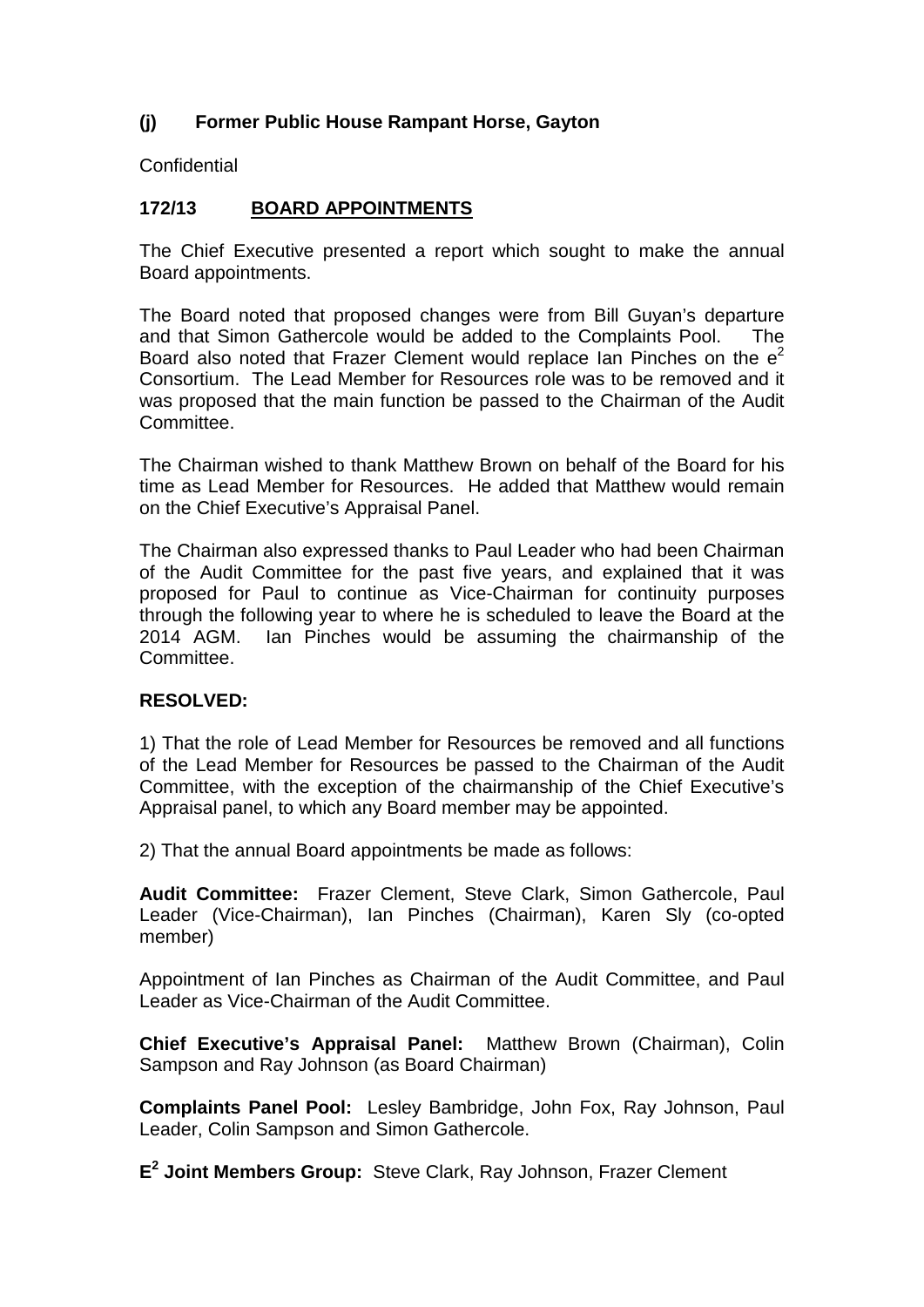# **173/13 MEETINGS TIMETABLE 2014**

The Chief Executive presented the proposed timetable of Board, committee and AGM meetings in 2014.

The Chief Executive highlighted that the timetable included two informal discussion evenings for the Board, one in January and one in July. He added that it was aspirational to conduct future meetings where business was completed first, then a second half for strategic business debate working through the business plan. The Board welcomed this principle. In answer to a query the Chief Executive explained that the Board appraisals would encompass training requirements that would be timetabled either on an individual basis or as a group.

**RESOLVED:** That the 2014 meetings timetable be approved, as presented.

# **174/13 APPOINTMENT OF SHAREHOLDERS**

The Chief Executive presented a report which requested the Board to consider applications for shareholding.

### **RESOLVED:**

1) That the applications for tenant shareholding set out in Appendix 1 to the report be approved.

# **175/13 APPROVED LIST OF SUPPLIERS/CONTRACTORS**

The Board noted a report which provided the annual update of the approved list of suppliers/contractors.

The Board asked that in future the item be placed on the Board web area for information rather than appear on an agenda. The Deputy Chief Executive pointed out that monthly spend information was always available on the Freebridge website and can prove to be just as useful.

#### **176/13 WORK UPDATE**

The Chief Executive presented the work update, which included the following:

- Action Sheet
- Future Work Programme of the Board.

The Board noted the update.

# **177/13 ANY OTHER BUSINESS**

#### **(a) Right To Buy Transaction**

The Chief Executive presented a report which detailed a Right To Buy transaction with a parent of a member of staff.